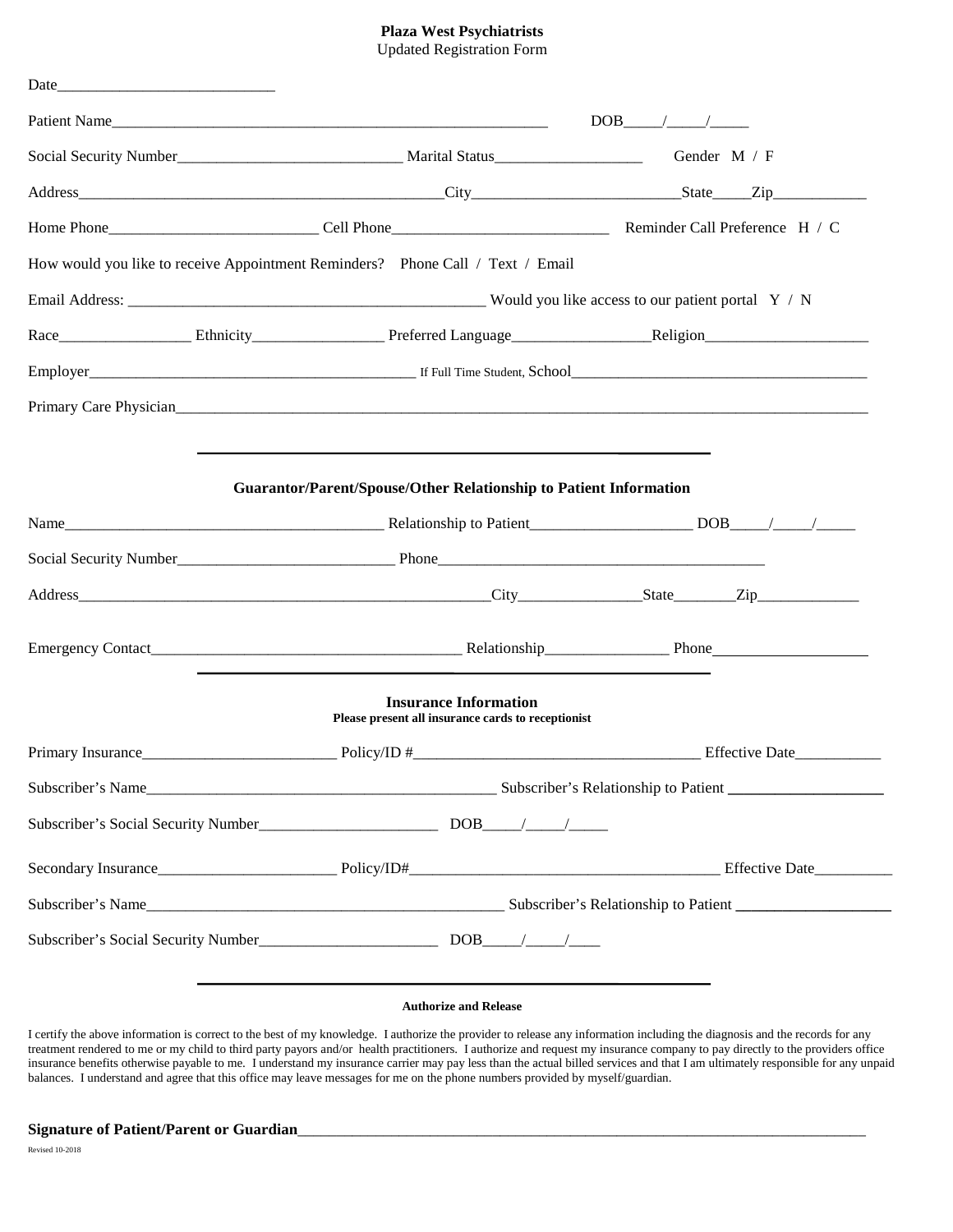## **PLAZA WEST PSYCHIATRISTS 2222 S 16th St, Suite 410, Lincoln, NE 68502, Ph: 402-474-1511, Fax: 402-474-1611**

Jose Gary Nadala, MD Lisa Young, MSN, APRN, BC Bambi Reckling, MS, LIPC

Sanat K Roy, MD Nathan Warner, MSN, APRN, BC Kirk L. Brown, D. Min., LIMHP Eileen Warner, MSN, APRN, BC

# **Important Patient Information**

Thank you for choosing Plaza West Psychiatrists. As a healthcare provider our goal is to improve the quality of life by providing exceptional mental health care. Upon the initial visit, you will meet with and discuss with your provider your history, reasons for initiating care and establishing a treatment plan best suited to your needs. Patients are asked to be as open as possible with their provider. We can better serve your health care needs if you are familiar with the following policies and procedures.

#### **Office Hours & Appointments**

Our office is open Monday through Friday from 8:00 a.m. to 6:00 p.m. Our telephone hours are 9:00 a.m. to 6:00 p.m. After hour calls are handled by our answering service, who do have the capability of reaching provider in the event of an emergency. Follow up appointments should be made prior to leaving the office. The frequency of the appointments is determined by your provider. Typically, Follow up Appointments for Medication Management are 15 minutes and Therapy Appointments 1 Hour. Appointments may also be scheduled by calling 402-474-1511. It is the patient responsibility to arrive on time for their appointment, if you are more than five minutes late you will be asked to reschedule. Appointments should be canceled no later than 24 hours prior to the scheduled appointment time. Patients no showing three or more appointments are subject to termination. Please note in the event of inclement weather Plaza West Psychiatrists follows the closure procedure of Southeast Community College.

#### **Insurance and Financial Responsibility**

It is up to you as a patient to provide us with current Insurance Information, as a courtesy we will bill medical claims to your insurance company. Monthly billing statements are generated and payment is due 30 days from receipt. Payment arrangements can be made on balances by calling our Billing Specialist at 402-474-1511 ext 3. All Copayments are due at time of service. Patients without insurance will be asked for payment in full prior to the scheduled appointment. If your account balance is unpaid and past due we will make three attempts at contacting you, if you fail to respond your account will be referred to a collection agency. Any balances listed at a collection agency must be paid in full prior to scheduling another appointment at our office.

### **Prescription Refill Requests**

Medication refills requiring a written script should be requested during your appointment or may be requested by calling us at 402-474-1511. For all other medications, please call your pharmacy to request. Please allow us 24 hours to fulfill your refill request. Please note medications sometimes require a prior authorization from your insurance company, once we have received the proper paperwork from your pharmacy we will initiate the prior authorization which may take up to **3-4 days**. Patients who have failed to make or have missed appointments, run the risk of refill requests being denied. Please call our office to report a medication side effect or any worsening conditions. If you encounter a true medical emergency, call 911.

I have read and understand all above policies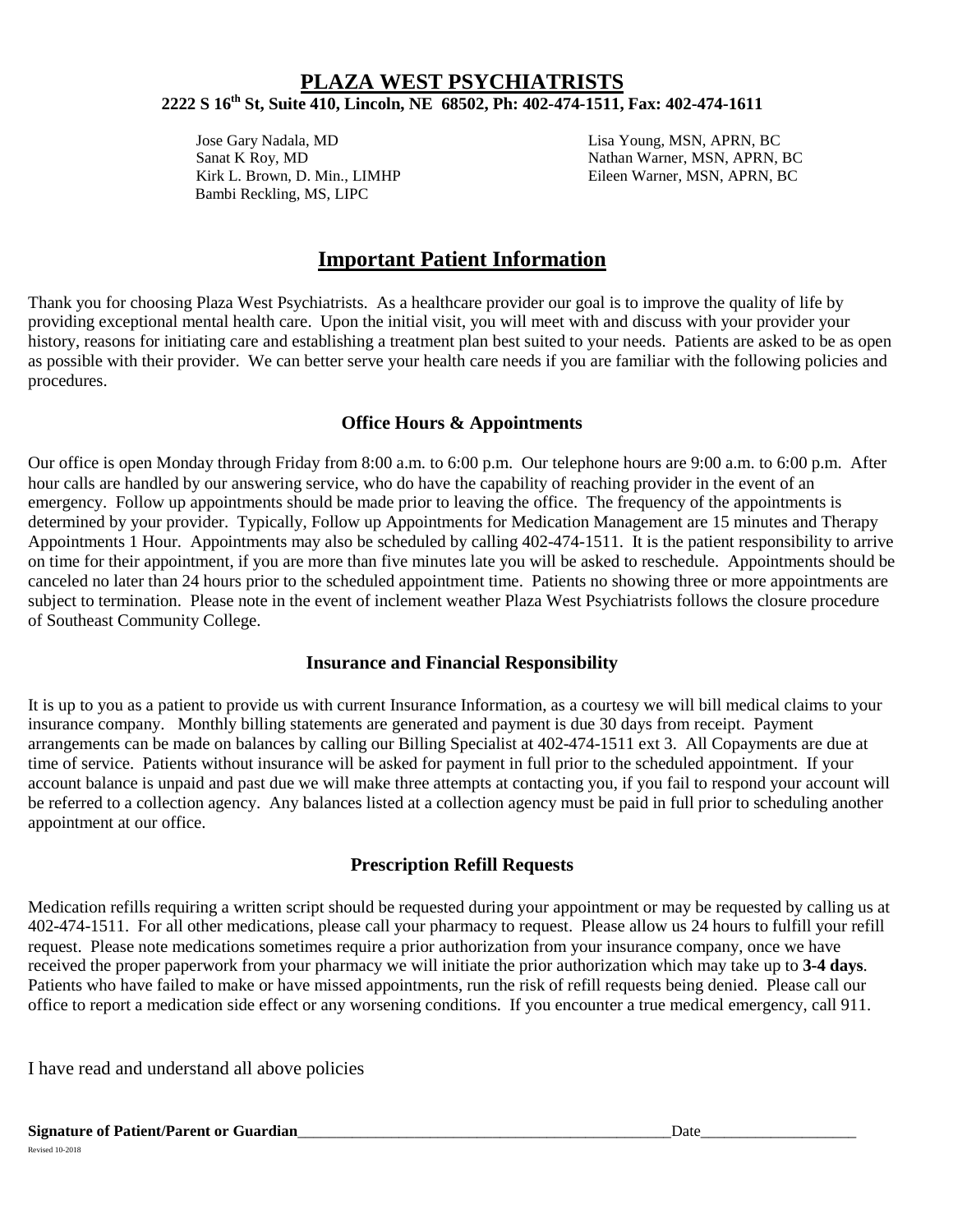### **PLAZA WEST PSYCHIATRISTS 2222 S 16th St, Suite 410, Lincoln, NE 68502, Ph: 402-474-1511, Fax: 402-474-1611**

Jose Gary Nadala, MD Lisa Young, MSN, APRN, BC Bambi Reckling, MS, LIPC

Sanat K Roy, MD Nathan Warner, MSN, APRN, BC Kirk L. Brown, D. Min., LIMHP Eileen Warner, MSN, APRN, BC

### **Authorization for Disclosure of Health Information**

We need a form completed for each person you would like us to disclose your information to

**Medicaid Patients** must complete this form for your Primary Care Provider, if you do not have a Primary Care Provider please write None and complete

|                                                                   | Patient Name                                                              | $DOB$ / /             |                                      |
|-------------------------------------------------------------------|---------------------------------------------------------------------------|-----------------------|--------------------------------------|
|                                                                   |                                                                           |                       |                                      |
|                                                                   | Hereby Authorize: Plaza West Psychiatrists                                |                       |                                      |
|                                                                   | To Receive ______ To Release ______ Protected Health Information To/From: |                       |                                      |
| Name of Health Care Provider/Agency/Plan/Other                    |                                                                           |                       |                                      |
| Address                                                           | City, State, Zip Code                                                     | <b>Phone Number</b>   | Fax Number                           |
| <b>INFORMATION TO BE DISCLOSED:</b> (please check all that apply) |                                                                           |                       |                                      |
| <b>Entire Record</b>                                              | __ Psychiatric Evaluation                                                 | __ Laboratory Reports | <b>Treatment Plan</b>                |
| Psychological Evaluation                                          | Consultations Consultations                                               | ___ Prescriptions     | Substance Use Assessment             |
| History & Physical Examination                                    | __ Termination Summary                                                    |                       |                                      |
|                                                                   |                                                                           |                       |                                      |
| <b>REASON FOR DISCLOSURE:</b> (please check all that apply)       |                                                                           |                       |                                      |
| <b>Request of Patient</b>                                         | Collaboration of Care                                                     | Legal Purposes        | <b>Consultation and/or Treatment</b> |
| Obtaining past treatment records                                  | _Changing Providers<br>$\mathcal{L}$                                      |                       |                                      |
|                                                                   |                                                                           |                       |                                      |

I understand that I may revoke this authorization at any time in writing or it will automatically expire 12 months from the date signed. By signing this Authorization, I acknowledge that the information to be released may include material that is protected by Federal Law and may be applicable to Drug/Alcohol related information. My signature authorizes release of all such information. I have had an opportunity to review and understand the content of this authorization form. By signing this authorization, I am confirming that it accurately reflects my wishes and I am releasing Plaza West Psychiatrists from all liability resulting from this disclosure. By my signature, I authorize that a photocopy or facsimile (fax) copy shall have the same effect and authority as the original copy.

**Signature** of Patient/Parent or Guardian

**Witness\_\_\_\_\_\_\_\_\_\_\_\_\_\_\_\_\_\_\_\_\_\_\_\_\_\_\_\_\_\_\_\_\_\_\_\_\_\_\_\_\_\_\_\_\_\_\_\_\_\_\_\_\_\_**

Revised 10-2018